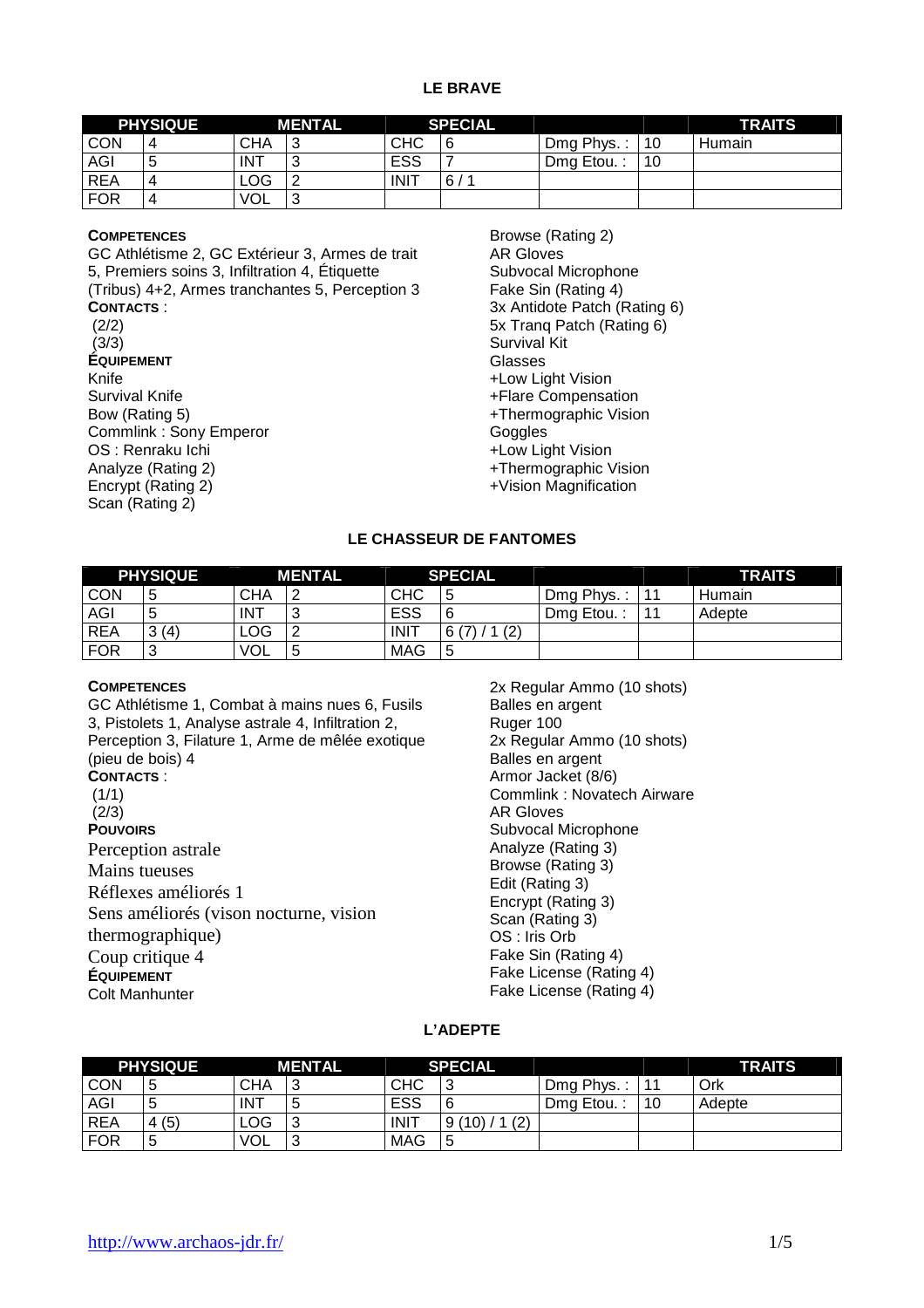### **COMPETENCES**

GC Athlétisme 3, Armes de jet 5, Combat à mains nues (Art martial) 5+2, Perception 2, Infiltration 4, Étiquette 2

**CONTACTS** : (2/2)  $(2/3)$ **POUVOIRS** Mains tueuses Réflexes améliorés 1 Power Throw 4 (Street Magic) Coup critique 5 Anti flash **ÉQUIPEMENT** Armor Jacket Commlink : Novatech Airware

AR Gloves Sim Module Trodes Subvocal Microphone Analyze (Rating 3) Browse (Rating 3) Edit (Rating 3) Encrypt (Rating 3) Scan (Rating 3) OS : Iris Orb Fake Sin (Rating 4) Glasses +Smartlink 5x Stimulant Patch (Rating 6) 3x Tranq Patch (Rating 6)

### **DETECTIVE**

| <b>PHYSIQUE</b> |                 |            | <b>MENTAL</b> |             | <b>SPECIAL</b> |            |       | <b>TRAITS</b> |
|-----------------|-----------------|------------|---------------|-------------|----------------|------------|-------|---------------|
| <b>CON</b>      | 5               | CHA        |               | <b>CHC</b>  | ົ<br>C۰        | Dmg Phys.: | $-11$ | Ork           |
| AGI             | 4               | <b>INT</b> |               | <b>ESS</b>  | 6              | Dmg Etou.  | 10    |               |
| REA             | $\sqrt{2}$<br>◡ | <b>LOG</b> |               | <b>INIT</b> |                |            |       |               |
| <b>FOR</b>      | $\sqrt{2}$<br>◡ | <b>VOL</b> |               |             |                |            |       |               |

### **COMPETENCES**

GC Furtivité 3, GC Électronique 2, GC Athlétisme 1, GC Influence 4, Pistolets 4, Combat à mains nues 4, Véhicules terrestres (Voitures) 1+2, Perception 4, Premiers soins 1

**CONTACTS** : (2/2) (2/2)  $(2/3)$ **ÉQUIPEMENT** Ares Predator IV Regular Ammo (10 shots) Colt America L36 Regular Ammo (10 shots) Ares Predator IV 5x Regular Ammo (10 shots) Concealable Holster Armor Vest (8/6)

Honda Spirit (Subcompact) Commlink : Novatech Airware OS : Iris Orb AR Gloves Subvocal Microphone Analyze (Rating 3) Browse (Rating 3) Edit (Rating 3) Encrypt (Rating 3) Scan (Rating 3)

Fake Sin (Rating 4) Fake Sin (Rating 4) Fake License (Rating 4) Fake License (Rating 4) **Goggles** Autopicker (Rating 6) Maglock Passkey (Rating 4) 2x Plasteel Restraint Lockpick Set Medkit (Rating 6) DocWagon Contract (Basic - per Year) Sequencer (Rating 4) 2x Stimulant Patch (Rating 6) 2x Tranq Patch (Rating 6) Glasses +Image Link +Smartlink +Thermographic Vision

## **L'EX-AGENT CORPORATISTE**

| <b>PHYSIQUE</b> |      | <b>MENTAL</b> | <b>SPECIAL</b> |             |            |            | <b>TRAITS</b> |           |
|-----------------|------|---------------|----------------|-------------|------------|------------|---------------|-----------|
| <b>CON</b>      | 4    | СНА           |                | <b>CHC</b>  | 4          | Dmg Phys.: | 10            | Humain    |
| AGI             | 4(5) | <b>INT</b>    |                | ESS         | .8<br>л    | Dmg Etou.: | 10            | $r$ ripes |
| <b>REA</b>      | 4(6) | <b>LOG</b>    |                | <b>INIT</b> | (2)<br>(9) |            |               |           |
| <b>FOR</b>      | 4(5) | <b>VOL</b>    | $\sim$<br>J    |             |            |            |               |           |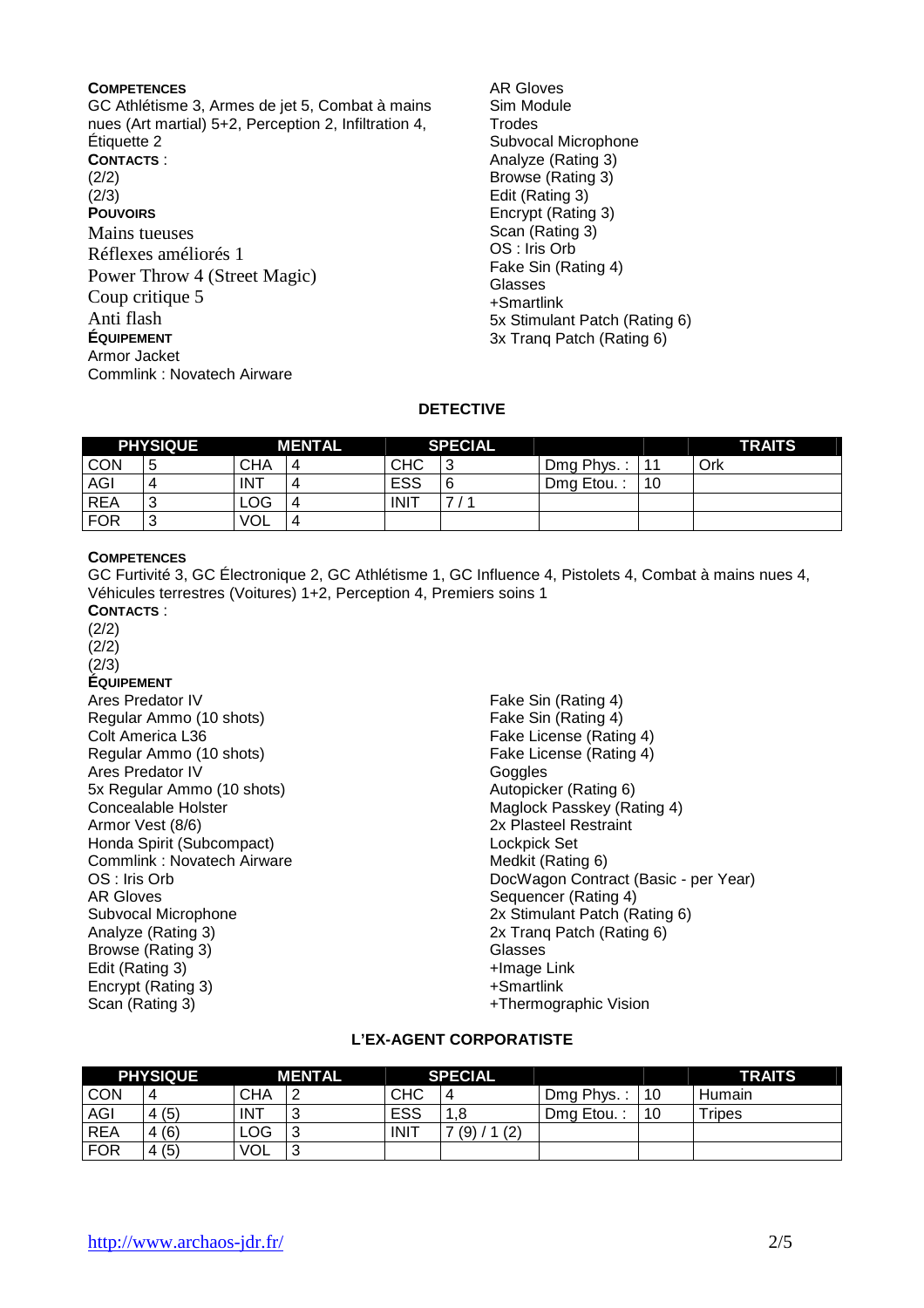### **COMPETENCES**

GC Athlétisme 1, GC Armes à feu 4, GC Électronique 2, Combat à mains nues 5, Étiquette (Corporations) 3+2, Explosifs 2, Véhicules terrestres 5, Infiltration 3, Perception 3 **CYBERWARE** Commlink (4/4), Datajack, Vision nocturne, Smartlink, Réflexes câblés 2, Substituts musculaires 1 **CONTACTS** : Fixer (1/3) M. Johnson (3/3) **ÉQUIPEMENT** White Noise Generator (Rating 6) AR Gloves

Browse (Rating 4) Edit (Rating 4) Encrypt (Rating 4) Scan (Rating 4) Analyze (Rating 4) 2x Tranq Patch (Rating 6) Fake Sin (Rating 4) Medkit (Rating 6) 2x Fake License (Rating 4) 2x Survival Kit 2x Certified Credstick (Silver) Eurocar Westwind 3K (Sports Car) Armor Jacket (8/6) HK-227X Fichetti Security 600

## **L'EX-MAGE CORPO**

|            | <b>PHYSIQUE</b> |            | <b>MENTAL</b> | <b>SPECIAL</b> |   |              |     | <b>TRAITS</b> |
|------------|-----------------|------------|---------------|----------------|---|--------------|-----|---------------|
| <b>CON</b> | $\sqrt{2}$      | СНА        |               | <b>CHC</b>     | 3 | $Dmg$ Phys.: | و ا | <b>Humain</b> |
| <b>AGI</b> | $\sim$<br>◡     | . INT      | w             | <b>ESS</b>     | 6 | Dmg Etou.:   | 11  | Magicien      |
| <b>REA</b> |                 | LOG        | ັ             | <b>INIT</b>    |   |              |     |               |
| <b>FOR</b> |                 | <b>VOL</b> | ∽<br>J        | <b>MAG</b>     | 5 |              |     |               |

### **COMPETENCES**

GC Conjuration 4, GC Sorcellerie 4, Analyse astrale 2, Automatiques 2, Négociation 2, Étiquette (Corpo) 3+2 **CONTACTS** :

 $(1/1)$  (2/2) **SORTS**

6 sorts au choix

## **ÉQUIPEMENT**

Uzi IV 5x Regular Ammo (10 shots) Armor Clothing Fake Sin (Rating 4) Magical Lodge Materials (Rating 6) Fake License (Rating 4)

## **GANGSTER**

| <b>PHYSIQUE</b> |        |            | MENTAL         |             | <b>SPECIAL</b> |            | <b>TRAITS</b> |
|-----------------|--------|------------|----------------|-------------|----------------|------------|---------------|
| <b>CON</b>      | . 3    | <b>CHA</b> | $\overline{a}$ | <b>CHC</b>  | 5              | Dmg Phys.: | Humain        |
| AGI             | ა      | . INT      | $\sim$         | ESS         | 5,6            | Dmg Etou.: |               |
| <b>REA</b>      | 4      | <b>LOG</b> | ື              | <b>INIT</b> | ⇁              |            |               |
| <b>FOR</b>      | ີ<br>J | <b>VOL</b> | $\sim$<br>◡    |             |                |            |               |

### **COMPETENCES**

GC Athlétisme 1, Pistolets 3, Armes de jet (Couteaux) 3+2, Combat à mains nues (cyberimplants) 3+2, Armes tranchantes (Couteaux) 4+2, Étiquette (gangs des rues) 4+2, Infiltration 3, Intimidation 3, Véhicules terrestres (Motos) 3+2, Perception 3 **CYBERWARE** Vision nocturne Griffes (rétractiles) **CONTACTS** : Gangster (5/1) Chef du gang (4/3) Fixer (2/4)

## **ÉQUIPEMENT**

Knife Streetline Special Leather Jacket Suzuki Mirage (Racing Bike) Commlink : Novatech Airware Sim Module Modified for BTL/Hot Sim OS : Iris Orb 6x Sim Recording (cheap) 6x BTL Recording (cheap) Analyze (Rating 2) Browse (Rating 2) Edit (Rating 2) Encrypt (Rating 2) Scan (Rating 2)

### **GARDE DU CORPS**

| <b>PHYSIQUE</b> |        | <b>MENTAL</b> |   | <b>SPECIAL</b> |        |               |                      | <b>TRAITS</b> |
|-----------------|--------|---------------|---|----------------|--------|---------------|----------------------|---------------|
| <b>CON</b>      | ∽<br>w | СНА           | ◡ | CHC            | -<br>u | Dmg Phys      | <b>A</b> A           | Humain        |
| AGI             |        | <b>INT</b>    |   | roo<br>౬ఎఎ     | 0,18   | Etou.:<br>Dma | $\overline{1}$<br>טו |               |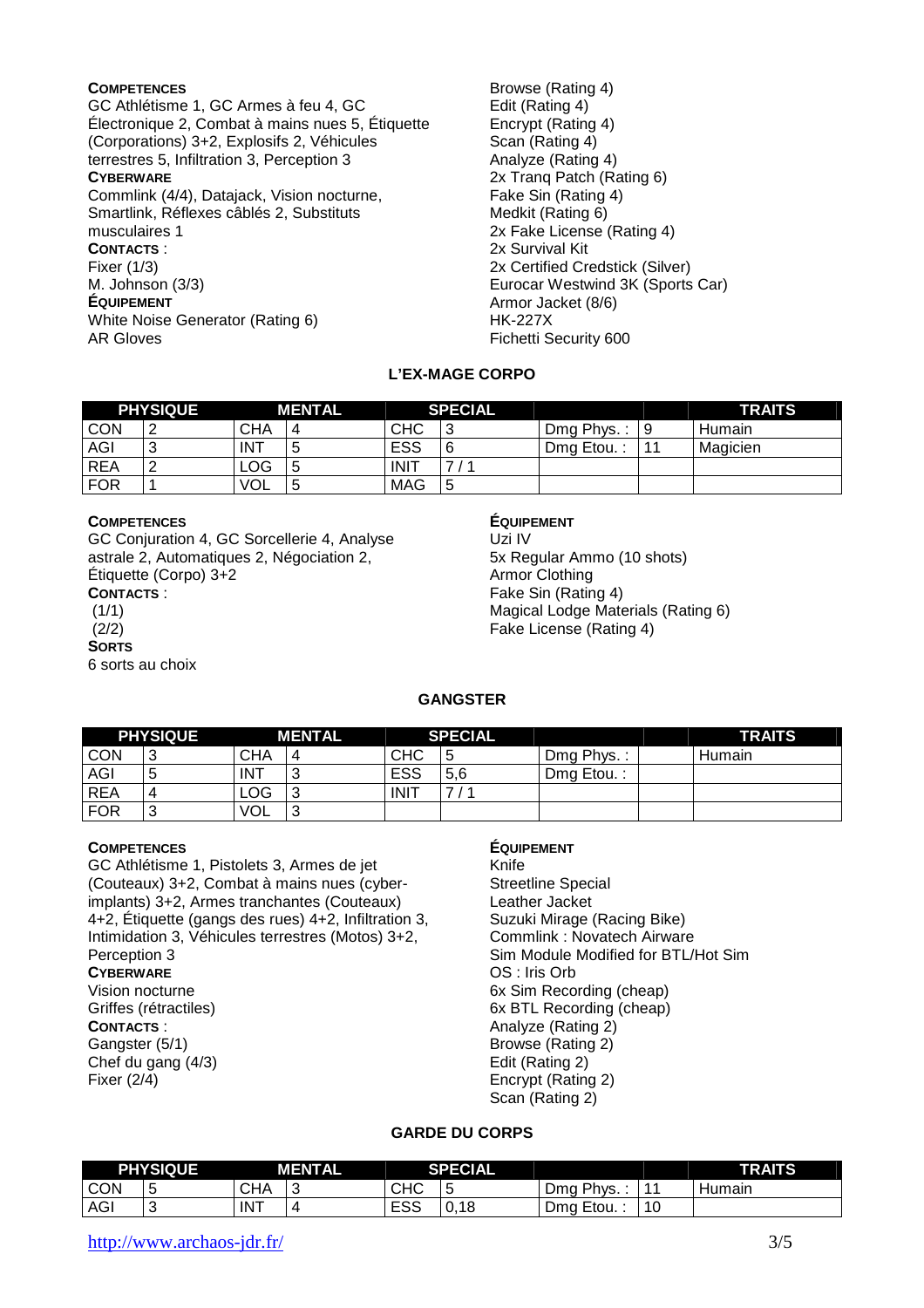| <b>REA</b> | (6)<br>4 | OG<br>∼∽ | <b>INIT</b> | (2)<br>(10)<br>$\Omega$<br>$\overline{A}$<br>ا ت<br>O |  |  |
|------------|----------|----------|-------------|-------------------------------------------------------|--|--|
| FOR        | _        | VOL      |             |                                                       |  |  |

### **COMPETENCES**

Pistolets (semi-automatiques) 5+2, Combat à mains nues (Art martial) 5, Étiquette 3, Véhicules terrestres (Voitures) 4, Perception 4, Infiltration 2

# **CYBERWARE**

Commlink (4/4) Yeux cybernétiques1 (smartlink, vision thermographique, vision nocturne) Armure dermale 2 Réflexes câblés 2 Compétences câblées 3 Filtre trachéal 4 **CONTACTS** : (2/2)  $(2/3)$ **ÉQUIPEMENT** Ares Predator IV

5x Explosive Rounds (10 shots) Concealable Holster Clothing (Très Chic) Armor Jacket OS : Novatech Navi Analyze (Rating 4) Browse (Rating 4) Edit (Rating 4) Scan (Rating 4) 9x Activesoft (Rating 2) Fake Sin (Rating 4) 3x Fake License (Rating 4) DocWagon Contract (Gold - per Year) **Biomonitor** Medkit (Rating 6)

### **MAGE DESABUSE**

| <b>PHYSIQUE</b> |        | <b>MENTAL</b> |   | <b>SPECIAL</b> |              |            |                 | <b>TRAITS</b> |
|-----------------|--------|---------------|---|----------------|--------------|------------|-----------------|---------------|
| CON             | ົ<br>ັ | CHA           | ں | <b>CHC</b>     | റ            | Dmg Phys.: | $\overline{10}$ | Humain        |
| AGI             | 3(4)   | . INT         | J | <b>ESS</b>     | 2.48         | Dmg Etou.  | $-11$           |               |
| <b>REA</b>      | 3(4)   | LOG           | J | <b>INIT</b>    | 1(2)<br>6(7) |            |                 |               |
| <b>FOR</b>      | 3(4)   | <b>VOL</b>    | ◡ | <b>MAG</b>     | $5(1+2)$     |            |                 |               |

### **COMPETENCES**

GC sorcellerie 3, Invocation 3, Contrôle d'esprit 3, Automatiques 2, Combat à mains nues 2, Étiquette (Corpo) 2+2, Analyse astrale 2, Perception 1 **CYBERWARE**

Yeux cybernétiques1 (smartlink, vision nocturne) Réflexes câblés 1 Remplacement musculaire 1 Compétences câblées 3

### **CONTACTS** :

 $(1/1)$  $(1/1)$  $(1/1)$  $(2/3)$ **SORTS** 2 sorts au choix **ÉQUIPEMENT** HK-227X Focus d'invocation lié (3)

20x Regular Ammo (10 shots) Fichetti Security 600 5x Regular Ammo (10 shots) Smartgun System, external Armor Vest Commlink : Novatech Airware AR Gloves Sim Module Subvocal Microphone Analyze (Rating 3) Browse (Rating 3) Edit (Rating 3) OS : Iris Orb Fake Sin (Rating 4) Power Focus (Rating 2) Spellcasting Focus (Rating 2) Summoning Focus (Rating 1) Magical Lodge Materials (Rating 3) Focus de pouvoir lié (2) Focus de lancement de sort lié (3)

## **MERCENAIRE NAIN**

| <b>PHYSIQUE</b> |    |            | <b>SPECIAL</b><br><b>MENTAL</b> |             |       |            | <b>TRAITS</b> |      |
|-----------------|----|------------|---------------------------------|-------------|-------|------------|---------------|------|
| <b>CON</b>      | 5  | <b>CHA</b> |                                 | <b>CHC</b>  | 3     | Dmg Phys.: | . 11          | Nain |
| AGI             | 4  | . INT      | $\sqrt{2}$                      | ESS         | 5,625 | Dmg Etou.: | 10            |      |
| REA             | 4  | <b>LOG</b> |                                 | <b>INIT</b> | ⇁     |            |               |      |
| <b>FOR</b>      | .ხ | <b>VOL</b> | Δ                               |             |       |            |               |      |

### **COMPETENCES**

GC Armes à feu 4, GC Combat rapproché 4, GC Athlétisme 3, Armes lourdes (Mitrailleuses) 3+2, Armes de jet 1, Véhicules terrestres 2, Infiltration 2, Armes de véhicules 3, Perception 2

### **CYBERWARE**

Commlink (4/5) **Smartlink** Régulateur de sommeil **CONTACTS** :